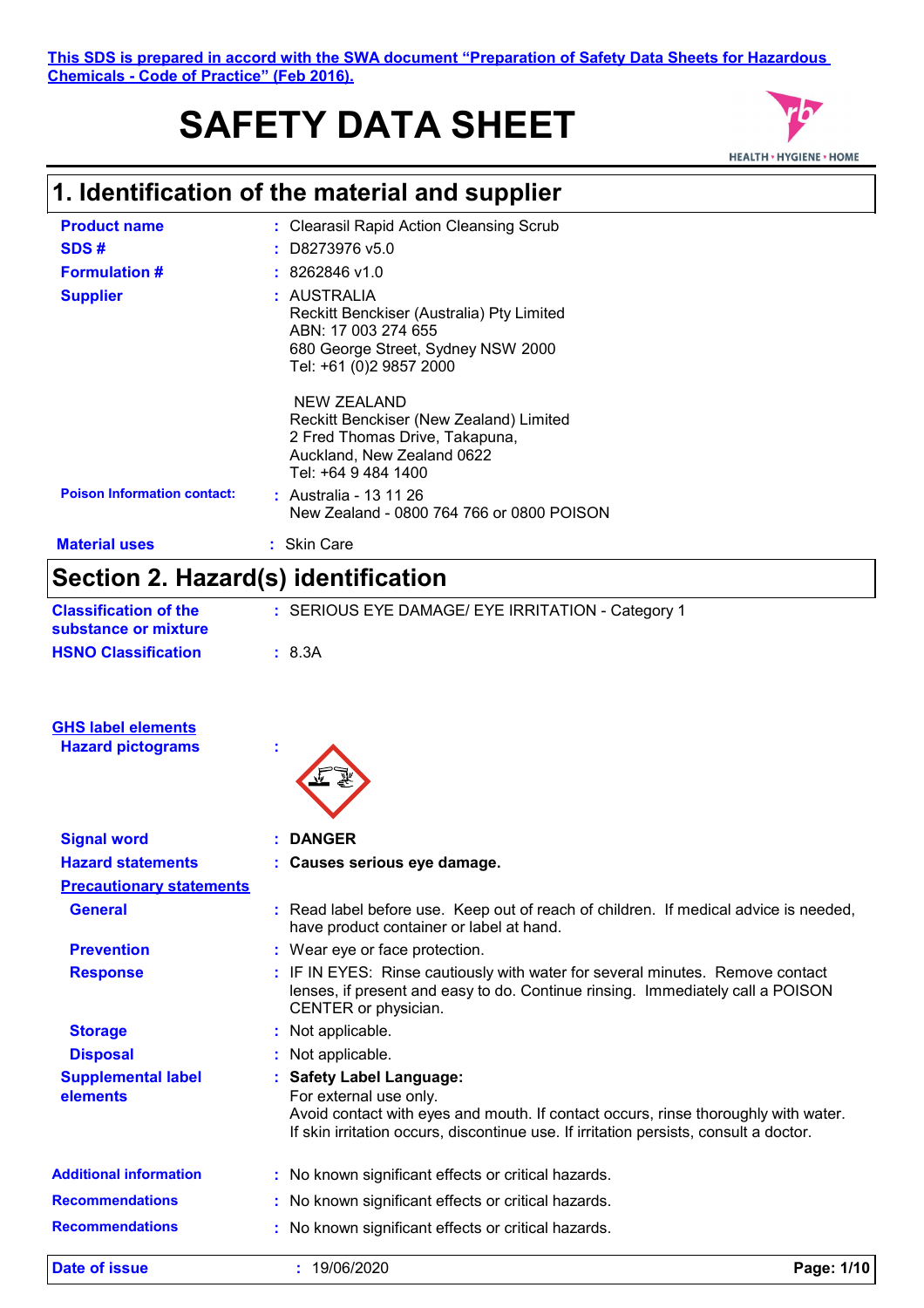### **Section 2. Hazard(s) identification**

**Other hazards which do not :** None known. **result in classification**

## **Section 3. Composition and ingredient information**

**Substance/mixture :**

: Mixture

| <b>Ingredient name</b>               | $\%$ (w/w) | <b>CAS number</b> |
|--------------------------------------|------------|-------------------|
| Silica gel, pptd., cryst.-free       | ו≥ ≥       | 112926-00-8       |
| Glycerol                             | $\leq 5$   | 56-81-5           |
| Benzoic acid, 2-hydroxy-             | ≤3         | 69-72-7           |
| dimethyldioctadecylammonium chloride | ≤3         | 107-64-2          |

 **Other Non-hazardous ingredients to 100%**

**Occupational exposure limits, if available, are listed in Section 8.**

### **Section 4. First aid measures**

| <b>Description of necessary first aid measures</b> |                                                                                                                                                                                                                                                                                                                                                                                                                                                                                                                                                                                                                                                                                                                                                                                                                                                                                                               |
|----------------------------------------------------|---------------------------------------------------------------------------------------------------------------------------------------------------------------------------------------------------------------------------------------------------------------------------------------------------------------------------------------------------------------------------------------------------------------------------------------------------------------------------------------------------------------------------------------------------------------------------------------------------------------------------------------------------------------------------------------------------------------------------------------------------------------------------------------------------------------------------------------------------------------------------------------------------------------|
| <b>Eye contact</b>                                 | : Get medical attention immediately. Call a poison center or physician. Immediately<br>flush eyes with plenty of water, occasionally lifting the upper and lower eyelids.<br>Check for and remove any contact lenses. Continue to rinse for at least 10 minutes.<br>Chemical burns must be treated promptly by a physician.                                                                                                                                                                                                                                                                                                                                                                                                                                                                                                                                                                                   |
| <b>Inhalation</b>                                  | Get medical attention immediately. Call a poison center or physician. Remove<br>victim to fresh air and keep at rest in a position comfortable for breathing. If it is<br>suspected that fumes are still present, the rescuer should wear an appropriate mask<br>or self-contained breathing apparatus. If not breathing, if breathing is irregular or if<br>respiratory arrest occurs, provide artificial respiration or oxygen by trained personnel.<br>It may be dangerous to the person providing aid to give mouth-to-mouth<br>resuscitation. If unconscious, place in recovery position and get medical attention<br>immediately. Maintain an open airway. Loosen tight clothing such as a collar, tie,<br>belt or waistband. In case of inhalation of decomposition products in a fire,<br>symptoms may be delayed. The exposed person may need to be kept under<br>medical surveillance for 48 hours. |
| <b>Skin contact</b>                                | Get medical attention immediately. Call a poison center or physician. Flush<br>contaminated skin with plenty of water. Remove contaminated clothing and shoes.<br>Wash contaminated clothing thoroughly with water before removing it, or wear<br>gloves. Continue to rinse for at least 10 minutes. Chemical burns must be treated<br>promptly by a physician. Wash clothing before reuse. Clean shoes thoroughly<br>before reuse.                                                                                                                                                                                                                                                                                                                                                                                                                                                                           |
| <b>Ingestion</b>                                   | Get medical attention immediately. Call a poison center or physician. Wash out<br>mouth with water. Remove dentures if any. Remove victim to fresh air and keep at<br>rest in a position comfortable for breathing. If material has been swallowed and the<br>exposed person is conscious, give small quantities of water to drink. Stop if the<br>exposed person feels sick as vomiting may be dangerous. Do not induce vomiting<br>unless directed to do so by medical personnel. If vomiting occurs, the head should<br>be kept low so that vomit does not enter the lungs. Chemical burns must be treated<br>promptly by a physician. Never give anything by mouth to an unconscious person.<br>If unconscious, place in recovery position and get medical attention immediately.<br>Maintain an open airway. Loosen tight clothing such as a collar, tie, belt or<br>waistband.                          |
| Most important symptoms/effects, acute and delayed |                                                                                                                                                                                                                                                                                                                                                                                                                                                                                                                                                                                                                                                                                                                                                                                                                                                                                                               |
| <b>Potential acute health effects</b>              |                                                                                                                                                                                                                                                                                                                                                                                                                                                                                                                                                                                                                                                                                                                                                                                                                                                                                                               |
|                                                    | . Osusaa saatana suu da                                                                                                                                                                                                                                                                                                                                                                                                                                                                                                                                                                                                                                                                                                                                                                                                                                                                                       |

| Eye contact         | : Causes serious eye damage.                        |
|---------------------|-----------------------------------------------------|
| <b>Inhalation</b>   | : No known significant effects or critical hazards. |
| <b>Skin contact</b> | : No known significant effects or critical hazards. |

**Date of issue :** 19/06/2020 **Page: 2/10**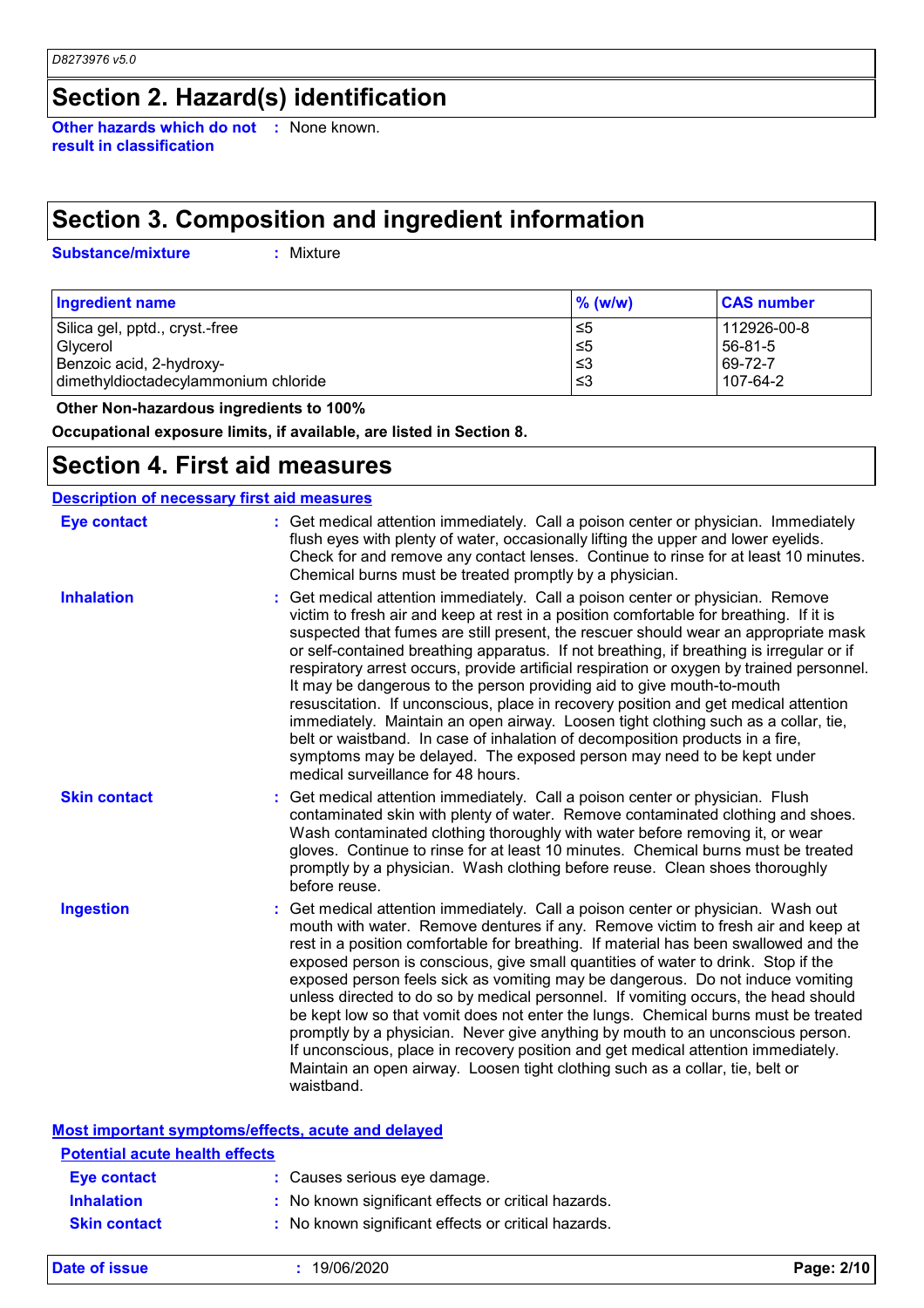### **Section 4. First aid measures**

| <b>Ingestion</b>                    | : No known significant effects or critical hazards.                                                                                                                                                                                                              |  |
|-------------------------------------|------------------------------------------------------------------------------------------------------------------------------------------------------------------------------------------------------------------------------------------------------------------|--|
| <b>Over-exposure signs/symptoms</b> |                                                                                                                                                                                                                                                                  |  |
| <b>Eye contact</b>                  | : Adverse symptoms may include the following:<br>pain<br>watering<br>redness                                                                                                                                                                                     |  |
| <b>Inhalation</b>                   | : No specific data.                                                                                                                                                                                                                                              |  |
| <b>Skin contact</b>                 | : Adverse symptoms may include the following:<br>pain or irritation<br>redness<br>blistering may occur                                                                                                                                                           |  |
| <b>Ingestion</b>                    | : Adverse symptoms may include the following:<br>stomach pains                                                                                                                                                                                                   |  |
|                                     | Indication of immediate medical attention and special treatment needed, if necessary                                                                                                                                                                             |  |
| <b>Notes to physician</b>           | : In case of inhalation of decomposition products in a fire, symptoms may be delayed.<br>The exposed person may need to be kept under medical surveillance for 48 hours.                                                                                         |  |
| <b>Specific treatments</b>          | : No specific treatment.                                                                                                                                                                                                                                         |  |
| <b>Protection of first-aiders</b>   | : No action shall be taken involving any personal risk or without suitable training. If it<br>is suspected that fumes are still present, the rescuer should wear an appropriate<br>mask or self-contained breathing apparatus. It may be dangerous to the person |  |

#### **See toxicological information (Section 11)**

## **Section 5. Fire-fighting measures**

| <b>Extinguishing media</b>                             |                                                                                                                                                                                                     |
|--------------------------------------------------------|-----------------------------------------------------------------------------------------------------------------------------------------------------------------------------------------------------|
| <b>Suitable extinguishing</b><br>media                 | : Use an extinguishing agent suitable for the surrounding fire.                                                                                                                                     |
| <b>Unsuitable extinguishing</b><br>media               | : None known.                                                                                                                                                                                       |
| <b>Specific hazards arising</b><br>from the chemical   | : No specific fire or explosion hazard.                                                                                                                                                             |
| <b>Hazardous thermal</b><br>decomposition products     | : No specific data.                                                                                                                                                                                 |
| <b>Special protective actions</b><br>for fire-fighters | : Promptly isolate the scene by removing all persons from the vicinity of the incident if<br>there is a fire. No action shall be taken involving any personal risk or without<br>suitable training. |
| <b>Special protective actions</b><br>for fire-fighters | : Fire-fighters should wear appropriate protective equipment and self-contained<br>breathing apparatus (SCBA) with a full face-piece operated in positive pressure<br>mode.                         |

### **Section 6. Accidental release measures**

#### **Personal precautions, protective equipment and emergency procedures**

| For non-emergency | : No action shall be taken involving any personal risk or without suitable training. |
|-------------------|--------------------------------------------------------------------------------------|
| personnel         | Evacuate surrounding areas. Keep unnecessary and unprotected personnel from          |
|                   | entering. Do not touch or walk through spilled material. Do not breathe vapor or     |
|                   | mist. Provide adequate ventilation. Wear appropriate respirator when ventilation is  |
|                   | inadequate. Put on appropriate personal protective equipment.                        |
|                   |                                                                                      |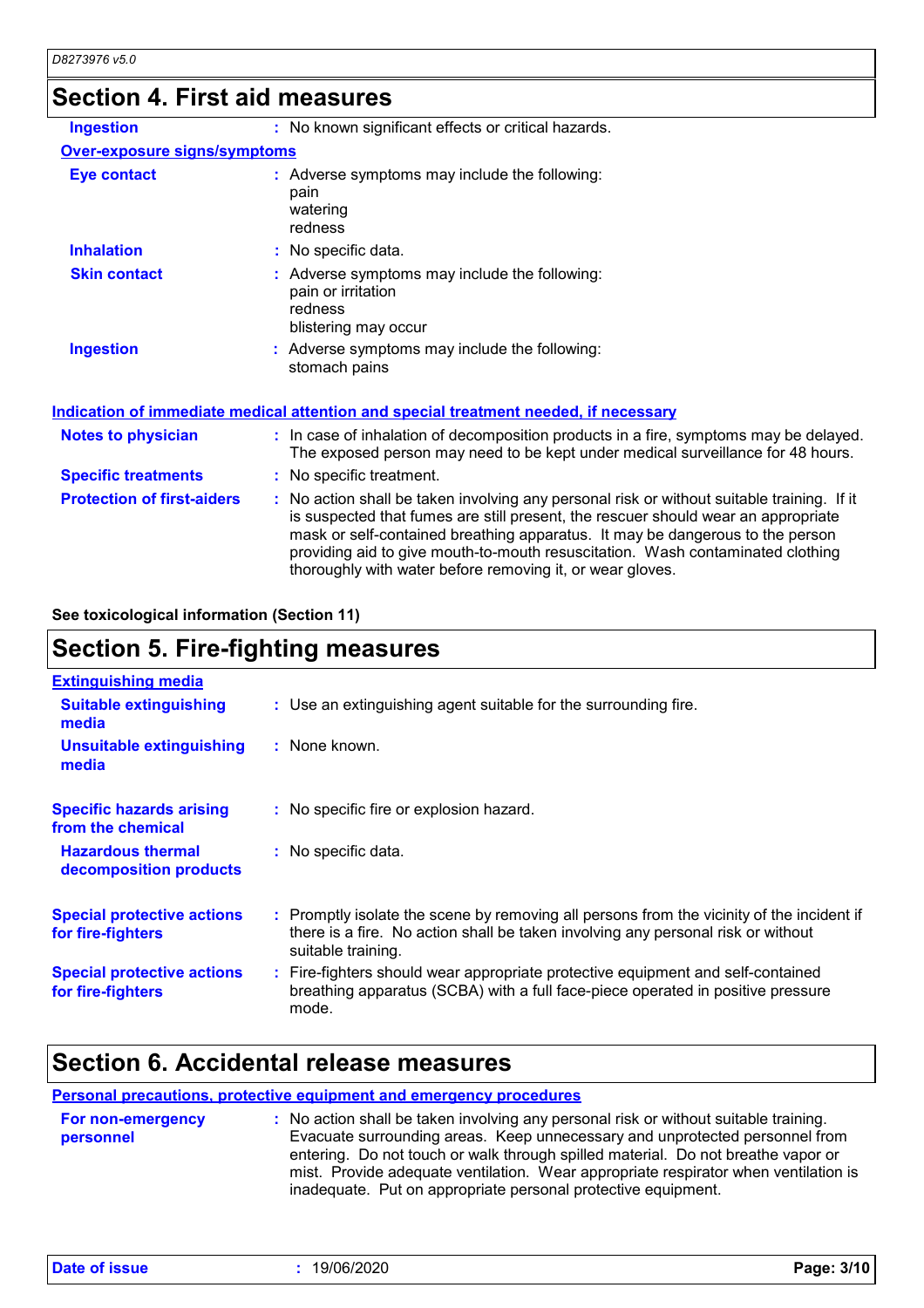# **Section 6. Accidental release measures**

| For emergency responders                                     | If specialized clothing is required to deal with the spillage, take note of any<br>information in Section 8 on suitable and unsuitable materials. See also the<br>information in "For non-emergency personnel".                                                                                                                                                                                                                                                                                                                                                                                                                                                                                                 |
|--------------------------------------------------------------|-----------------------------------------------------------------------------------------------------------------------------------------------------------------------------------------------------------------------------------------------------------------------------------------------------------------------------------------------------------------------------------------------------------------------------------------------------------------------------------------------------------------------------------------------------------------------------------------------------------------------------------------------------------------------------------------------------------------|
| <b>Environmental precautions</b>                             | : Avoid dispersal of spilled material and runoff and contact with soil, waterways,<br>drains and sewers. Inform the relevant authorities if the product has caused<br>environmental pollution (sewers, waterways, soil or air).                                                                                                                                                                                                                                                                                                                                                                                                                                                                                 |
| <b>Methods and materials for containment and cleaning up</b> |                                                                                                                                                                                                                                                                                                                                                                                                                                                                                                                                                                                                                                                                                                                 |
| <b>Small spill</b>                                           | : Stop leak if without risk. Move containers from spill area. Dilute with water and mop<br>up if water-soluble. Alternatively, or if water-insoluble, absorb with an inert dry<br>material and place in an appropriate waste disposal container. Dispose of via a<br>licensed waste disposal contractor.                                                                                                                                                                                                                                                                                                                                                                                                        |
| <b>Large spill</b>                                           | : Stop leak if without risk. Move containers from spill area. Approach release from<br>upwind. Prevent entry into sewers, water courses, basements or confined areas.<br>Wash spillages into an effluent treatment plant or proceed as follows. Contain and<br>collect spillage with non-combustible, absorbent material e.g. sand, earth,<br>vermiculite or diatomaceous earth and place in container for disposal according to<br>local regulations (see Section 13). Dispose of via a licensed waste disposal<br>contractor. Contaminated absorbent material may pose the same hazard as the<br>spilled product. Note: see Section 1 for emergency contact information and Section<br>13 for waste disposal. |

**See Section 1 for emergency contact information.**

**See Section 8 for information on appropriate personal protective equipment.**

**See Section 13 for additional waste treatment information.**

### **Section 7. Handling and storage**

| <b>Precautions for safe handling</b>                                             |                                                                                                                                                                                                                                                                                                                                                                                                                                                                                                                                                                                                                                                                                                |
|----------------------------------------------------------------------------------|------------------------------------------------------------------------------------------------------------------------------------------------------------------------------------------------------------------------------------------------------------------------------------------------------------------------------------------------------------------------------------------------------------------------------------------------------------------------------------------------------------------------------------------------------------------------------------------------------------------------------------------------------------------------------------------------|
| <b>Protective measures</b>                                                       | : Put on appropriate personal protective equipment (see Section 8). Do not get in<br>eyes or on skin or clothing. Do not breathe vapor or mist. Do not ingest. If during<br>normal use the material presents a respiratory hazard, use only with adequate<br>ventilation or wear appropriate respirator. Keep in the original container or an<br>approved alternative made from a compatible material, kept tightly closed when not<br>in use. Empty containers retain product residue and can be hazardous. Do not<br>reuse container.                                                                                                                                                        |
| <b>Advice on general</b><br>occupational hygiene                                 | : Eating, drinking and smoking should be prohibited in areas where this material is<br>handled, stored and processed. Workers should wash hands and face before<br>eating, drinking and smoking. Remove contaminated clothing and protective<br>equipment before entering eating areas. See also Section 8 for additional<br>information on hygiene measures.                                                                                                                                                                                                                                                                                                                                  |
| <b>Conditions for safe storage,</b><br>including any<br><b>incompatibilities</b> | : Store between the following temperatures: -20 to $30^{\circ}$ C (-4 to $86^{\circ}$ F). Store in<br>accordance with local regulations. Store in original container protected from direct<br>sunlight in a dry, cool and well-ventilated area, away from incompatible materials<br>(see Section 10) and food and drink. Store locked up. Keep container tightly closed<br>and sealed until ready for use. Containers that have been opened must be carefully<br>resealed and kept upright to prevent leakage. Do not store in unlabeled containers.<br>Use appropriate containment to avoid environmental contamination. See Section 10<br>for incompatible materials before handling or use. |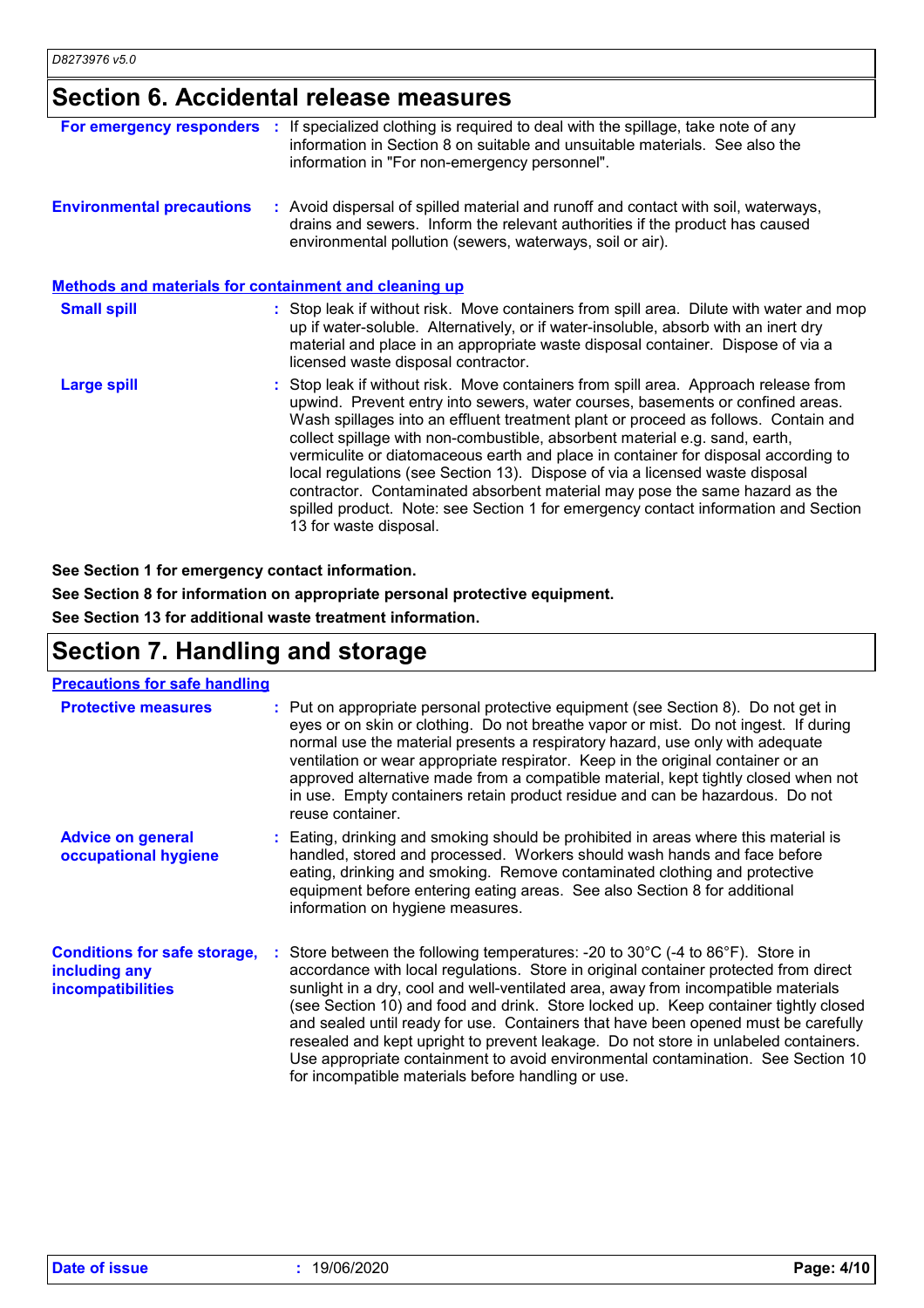# **Section 8. Exposure controls and personal protection**

#### **Control parameters**

#### **Australia**

#### **Occupational exposure limits**

| <b>Ingredient name</b>         | <b>Exposure limits</b>                                                                                   |
|--------------------------------|----------------------------------------------------------------------------------------------------------|
| Silica gel, pptd., cryst.-free | Safe Work Australia (Australia, 4/2018).<br>TWA: 10 mg/m <sup>3</sup> 8 hours. Form: Inspirable fraction |
| <b>Glvcerol</b>                | Safe Work Australia (Australia, 4/2018).<br>TWA: 10 mg/m <sup>3</sup> 8 hours.                           |

#### **New Zealand**

**Occupational exposure limits : No exposure standard allocated.**

| <b>Ingredient name</b>                            |                               | <b>Exposure limits</b>                                                                                                                                                                                                                                                                                                                                                                                                                 |
|---------------------------------------------------|-------------------------------|----------------------------------------------------------------------------------------------------------------------------------------------------------------------------------------------------------------------------------------------------------------------------------------------------------------------------------------------------------------------------------------------------------------------------------------|
| Silica gel, pptd., cryst.-free                    |                               | NZ HSWA 2015 (New Zealand, 11/2017).<br>WES-TWA: 10 mg/m <sup>3</sup> 8 hours.                                                                                                                                                                                                                                                                                                                                                         |
| glycerol                                          |                               | NZ HSWA 2015 (New Zealand, 11/2017).<br>WES-TWA: 10 mg/m <sup>3</sup> 8 hours. Form: Mist                                                                                                                                                                                                                                                                                                                                              |
| <b>Appropriate engineering</b><br><b>controls</b> |                               | : If user operations generate dust, fumes, gas, vapor or mist, use process enclosures,<br>local exhaust ventilation or other engineering controls to keep worker exposure to<br>airborne contaminants below any recommended or statutory limits.                                                                                                                                                                                       |
| <b>Environmental exposure</b><br><b>controls</b>  |                               | Emissions from ventilation or work process equipment should be checked to ensure<br>they comply with the requirements of environmental protection legislation. In some<br>cases, fume scrubbers, filters or engineering modifications to the process<br>equipment will be necessary to reduce emissions to acceptable levels.                                                                                                          |
| <b>Individual protection measures</b>             |                               |                                                                                                                                                                                                                                                                                                                                                                                                                                        |
| <b>Hygiene measures</b>                           |                               | : Wash hands, forearms and face thoroughly after handling chemical products, before<br>eating, smoking and using the lavatory and at the end of the working period.<br>Appropriate techniques should be used to remove potentially contaminated clothing.<br>Wash contaminated clothing before reusing. Ensure that eyewash stations and<br>safety showers are close to the workstation location.                                      |
| <b>Eye/face protection</b>                        | required instead.             | : Safety eyewear complying with an approved standard should be used when a risk<br>assessment indicates this is necessary to avoid exposure to liquid splashes, mists,<br>gases or dusts. If contact is possible, the following protection should be worn,<br>unless the assessment indicates a higher degree of protection: chemical splash<br>goggles and/or face shield. If inhalation hazards exist, a full-face respirator may be |
| <b>Skin protection</b>                            |                               |                                                                                                                                                                                                                                                                                                                                                                                                                                        |
| <b>Hand protection</b>                            |                               | : Considering the parameters specified by the glove manufacturer, check during use<br>that the gloves are still retaining their protective properties. It should be noted that<br>the time to breakthrough for any glove material may be different for different glove<br>manufacturers. In the case of mixtures, consisting of several substances, the<br>protection time of the gloves cannot be accurately estimated.               |
| <b>Body protection</b>                            | before handling this product. | : Personal protective equipment for the body should be selected based on the task<br>being performed and the risks involved and should be approved by a specialist                                                                                                                                                                                                                                                                     |
| <b>Other skin protection</b>                      |                               | : Appropriate footwear and any additional skin protection measures should be<br>selected based on the task being performed and the risks involved and should be<br>approved by a specialist before handling this product.                                                                                                                                                                                                              |
| <b>Respiratory protection</b>                     | aspects of use.               | : Based on the hazard and potential for exposure, select a respirator that meets the<br>appropriate standard or certification. Respirators must be used according to a<br>respiratory protection program to ensure proper fitting, training, and other important                                                                                                                                                                       |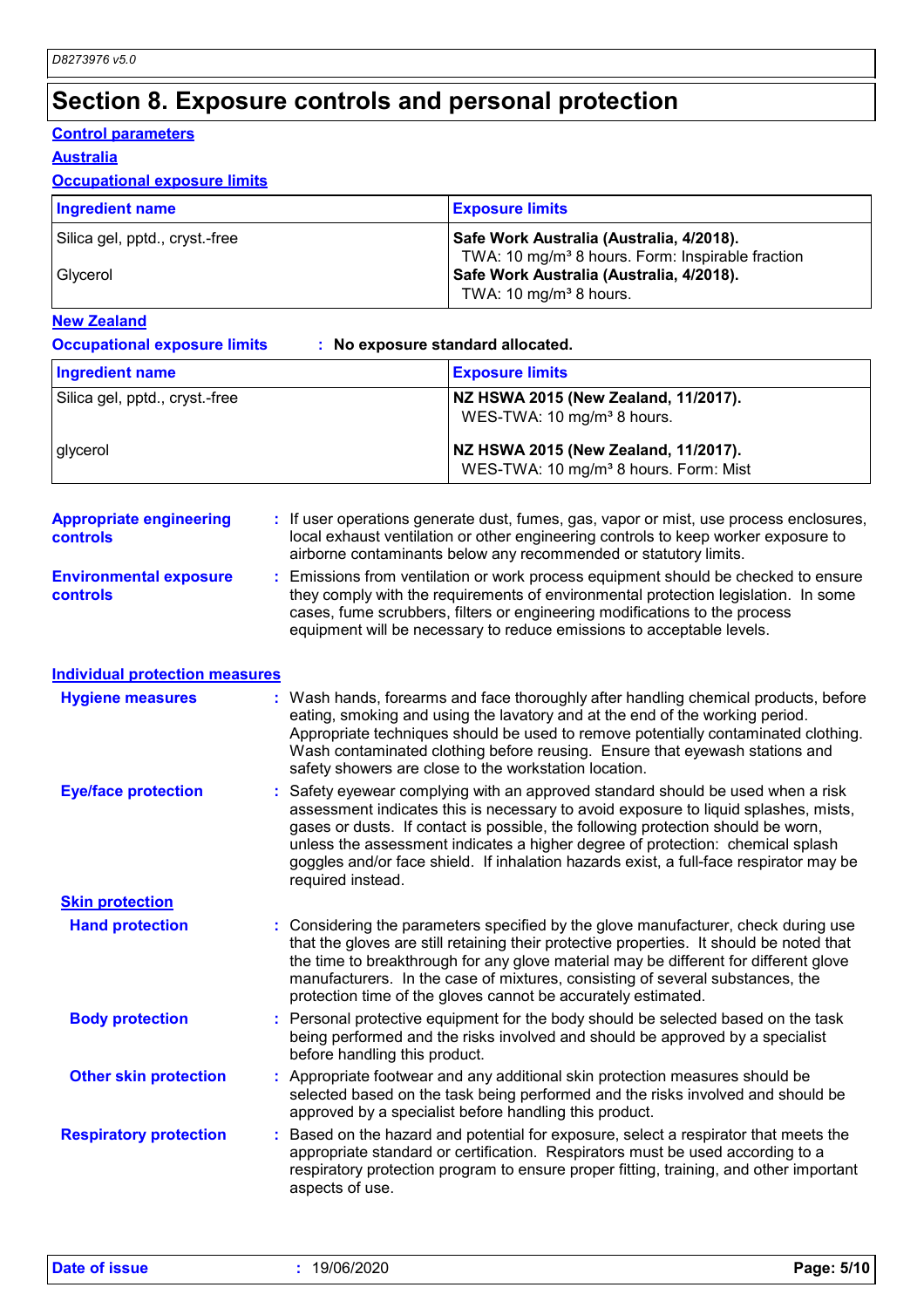# **Section 9. Physical and chemical properties**

| <b>Appearance</b>                                 |                                                                        |
|---------------------------------------------------|------------------------------------------------------------------------|
| <b>Physical state</b>                             | : Liquid. [Viscous]                                                    |
| <b>Color</b>                                      | $:$ Blue.                                                              |
| Odor                                              | : Not available.                                                       |
| <b>Odor threshold</b>                             | : Not available.                                                       |
| pH                                                | : 2.6 to 3.6 [Conc. $%$ w/w): 100%]                                    |
| <b>Melting point</b>                              | $:$ Not available.                                                     |
| <b>Boiling point</b>                              | : Not available.                                                       |
| <b>Flash point</b>                                | : Not available.                                                       |
| <b>Evaporation rate</b>                           | : Not available.                                                       |
| <b>Flammability (solid, gas)</b>                  | : Not available.                                                       |
| Lower and upper explosive<br>(flammable) limits   | : Not available.                                                       |
| <b>Vapor pressure</b>                             | : Not available.                                                       |
| <b>Vapor density</b>                              | $:$ Not available.                                                     |
| <b>Relative density</b>                           | $: 0.95$ to 1.05                                                       |
| <b>Solubility</b>                                 | : Easily soluble in the following materials: cold water and hot water. |
| <b>Solubility in water</b>                        | : Not available.                                                       |
| <b>Partition coefficient: n-</b><br>octanol/water | : Not available.                                                       |
| <b>Auto-ignition temperature</b>                  | : Not available.                                                       |
| <b>Decomposition temperature</b>                  | $:$ Not available.                                                     |
| <b>Viscosity</b>                                  | : Not available.                                                       |
| Flow time (ISO 2431)                              | : Not available.                                                       |

# **Section 10. Stability and reactivity**

| <b>Hazardous decomposition</b><br>products   | : Under normal conditions of storage and use, hazardous decomposition products<br>should not be produced. |
|----------------------------------------------|-----------------------------------------------------------------------------------------------------------|
| Incompatible materials                       | : No specific data.                                                                                       |
| <b>Conditions to avoid</b>                   | : No specific data.                                                                                       |
| <b>Possibility of hazardous</b><br>reactions | : Under normal conditions of storage and use, hazardous reactions will not occur.                         |
| <b>Chemical stability</b>                    | : The product is stable.                                                                                  |
| <b>Reactivity</b>                            | : No specific test data related to reactivity available for this product or its ingredients.              |

## **Section 11. Toxicological information**

### **Information on toxicological effects**

#### **Acute toxicity**

| <b>Product/ingredient name</b>                        | <b>Result</b> | <b>Species</b>        | <b>Dose</b> | <b>Exposure</b> |
|-------------------------------------------------------|---------------|-----------------------|-------------|-----------------|
| Glycerol                                              | LD50 Oral     | Rat                   | 12600 mg/kg |                 |
| Benzoic acid, 2-hydroxy-                              | l LD50 Oral   | Rat - Male,<br>Female | 1601 mg/kg  |                 |
| dimethyldioctadecylammonium   LD50 Oral<br>l chloride |               | Rat                   | 11300 mg/kg |                 |

**Date of issue :** 19/06/2020 **Page: 6/10**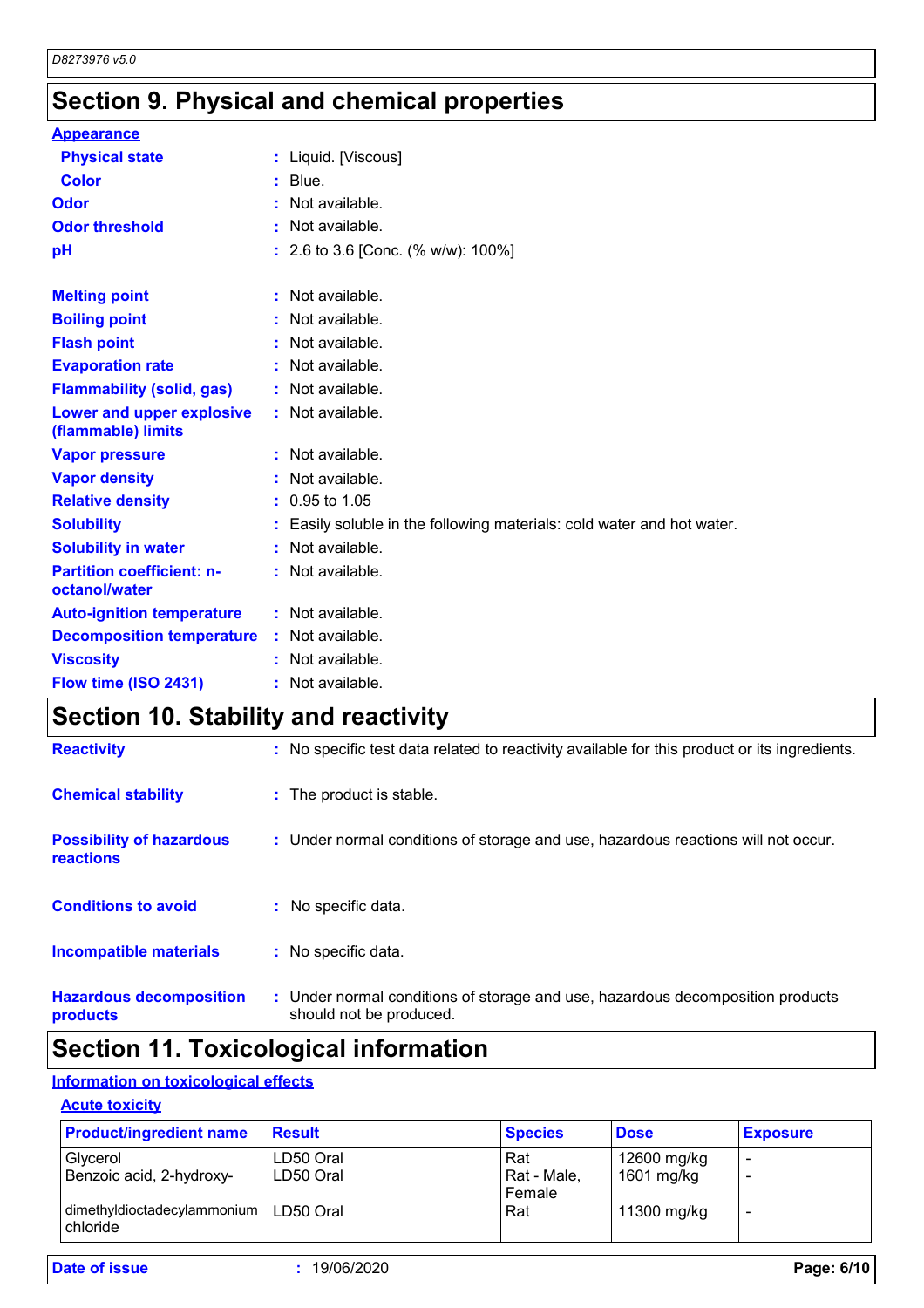# **Section 11. Toxicological information**

| <b>Product/ingredient name</b>                                                      | <b>Result</b>                                                       | <b>Species</b> | <b>Score</b> | <b>Exposure</b> | <b>Observation</b> |
|-------------------------------------------------------------------------------------|---------------------------------------------------------------------|----------------|--------------|-----------------|--------------------|
| Benzoic acid, 2-hydroxy-                                                            | Eyes - Cornea opacity                                               | Rabbit         | 8            |                 | 72 hours           |
| <b>Conclusion/Summary</b>                                                           |                                                                     |                |              |                 |                    |
| <b>Skin</b>                                                                         | : Based on available data, the classification criteria are not met. |                |              |                 |                    |
| <b>Eyes</b>                                                                         | : Based on Calculation Method: Causes serious eye damage.           |                |              |                 |                    |
| <b>Respiratory</b>                                                                  | : Based on available data, the classification criteria are not met. |                |              |                 |                    |
| <b>Sensitization</b>                                                                |                                                                     |                |              |                 |                    |
| Not available.                                                                      |                                                                     |                |              |                 |                    |
| <b>Conclusion/Summary</b>                                                           |                                                                     |                |              |                 |                    |
| <b>Skin</b>                                                                         | : Based on available data, the classification criteria are not met. |                |              |                 |                    |
| <b>Respiratory</b>                                                                  | : Based on available data, the classification criteria are not met. |                |              |                 |                    |
| <b>Mutagenicity</b>                                                                 |                                                                     |                |              |                 |                    |
| Not available.                                                                      |                                                                     |                |              |                 |                    |
| <b>Conclusion/Summary</b>                                                           | : Based on available data, the classification criteria are not met. |                |              |                 |                    |
| Carcinogenicity                                                                     |                                                                     |                |              |                 |                    |
| Not available.                                                                      |                                                                     |                |              |                 |                    |
| <b>Conclusion/Summary</b>                                                           | : Based on available data, the classification criteria are not met. |                |              |                 |                    |
| <b>Reproductive toxicity</b>                                                        |                                                                     |                |              |                 |                    |
| Not available.                                                                      |                                                                     |                |              |                 |                    |
|                                                                                     |                                                                     |                |              |                 |                    |
| <b>Conclusion/Summary</b>                                                           | : Based on available data, the classification criteria are not met. |                |              |                 |                    |
| <b>Teratogenicity</b>                                                               |                                                                     |                |              |                 |                    |
| Not available.                                                                      |                                                                     |                |              |                 |                    |
| <b>Conclusion/Summary</b>                                                           | : Based on available data, the classification criteria are not met. |                |              |                 |                    |
| <b>Specific target organ toxicity (single exposure)</b>                             |                                                                     |                |              |                 |                    |
| Not available.                                                                      |                                                                     |                |              |                 |                    |
| <b>Specific target organ toxicity (repeated exposure)</b>                           |                                                                     |                |              |                 |                    |
| Not available.                                                                      |                                                                     |                |              |                 |                    |
| <b>Aspiration hazard</b>                                                            |                                                                     |                |              |                 |                    |
| Not available.                                                                      |                                                                     |                |              |                 |                    |
|                                                                                     |                                                                     |                |              |                 |                    |
| <b>Information on the likely</b>                                                    | : Not available.                                                    |                |              |                 |                    |
| routes of exposure                                                                  |                                                                     |                |              |                 |                    |
| <b>Potential acute health effects</b>                                               |                                                                     |                |              |                 |                    |
| <b>Eye contact</b>                                                                  | : Causes serious eye damage.                                        |                |              |                 |                    |
| <b>Inhalation</b>                                                                   | : No known significant effects or critical hazards.                 |                |              |                 |                    |
| <b>Skin contact</b>                                                                 | : No known significant effects or critical hazards.                 |                |              |                 |                    |
| <b>Ingestion</b>                                                                    | : No known significant effects or critical hazards.                 |                |              |                 |                    |
| <b>Symptoms related to the physical, chemical and toxicological characteristics</b> |                                                                     |                |              |                 |                    |
| <b>Eye contact</b>                                                                  | : Adverse symptoms may include the following:                       |                |              |                 |                    |
|                                                                                     | pain                                                                |                |              |                 |                    |
|                                                                                     | watering<br>redness                                                 |                |              |                 |                    |
| <b>Inhalation</b>                                                                   | No specific data.                                                   |                |              |                 |                    |
|                                                                                     |                                                                     |                |              |                 |                    |
| <b>Date of issue</b>                                                                | : 19/06/2020                                                        |                |              |                 | Page: 7/10         |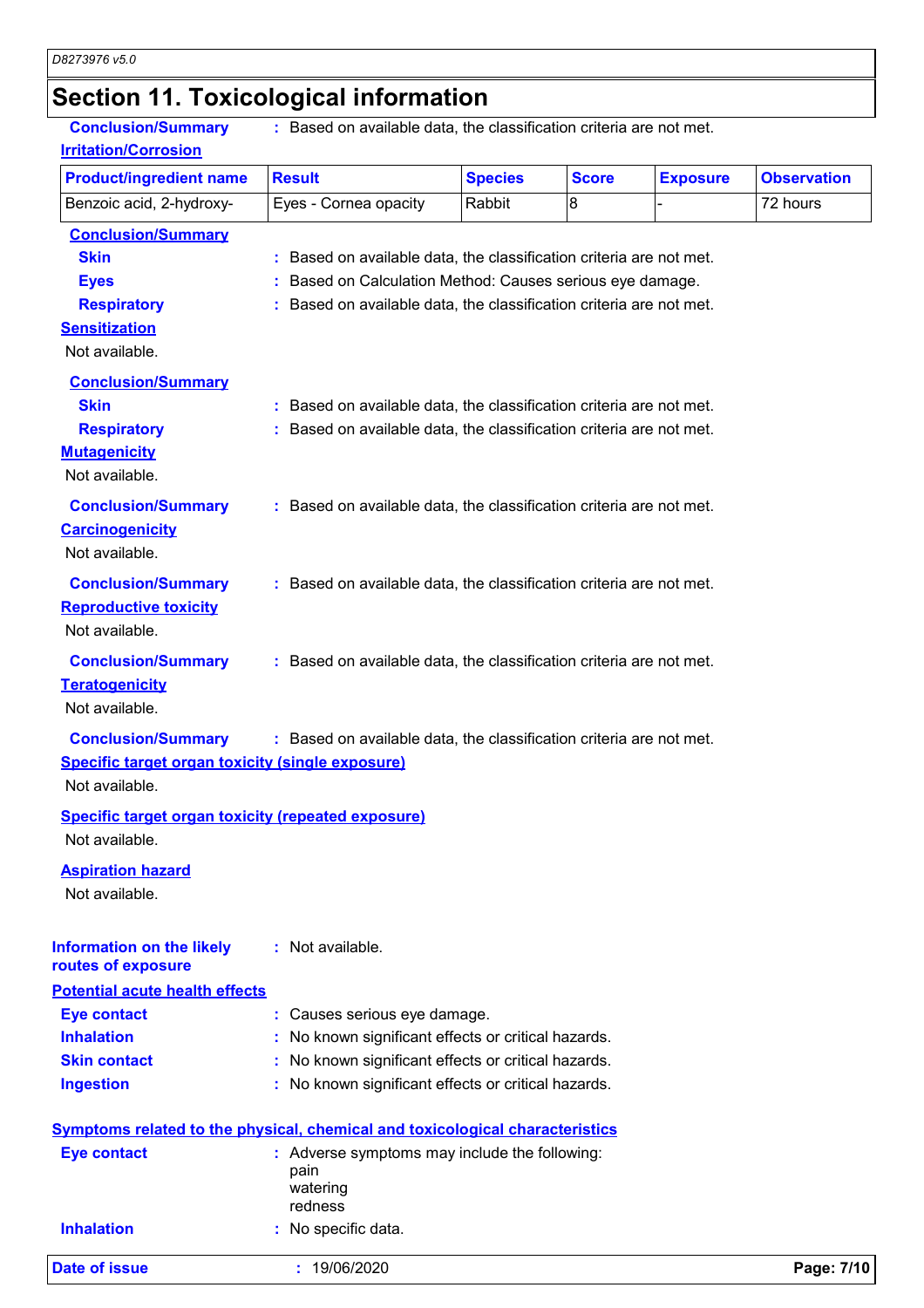# **Section 11. Toxicological information**

| <b>Skin contact</b>                     | : Adverse symptoms may include the following:<br>pain or irritation<br>redness           |
|-----------------------------------------|------------------------------------------------------------------------------------------|
|                                         | blistering may occur                                                                     |
| <b>Ingestion</b>                        | : Adverse symptoms may include the following:<br>stomach pains                           |
|                                         | Delayed and immediate effects and also chronic effects from short and long term exposure |
| <b>Short term exposure</b>              |                                                                                          |
| <b>Potential immediate</b><br>effects   | : Not available.                                                                         |
| <b>Potential delayed effects</b>        | : Not available.                                                                         |
| <b>Long term exposure</b>               |                                                                                          |
| <b>Potential immediate</b><br>effects   | : Not available.                                                                         |
| <b>Potential delayed effects</b>        | : Not available.                                                                         |
| <b>Potential chronic health effects</b> |                                                                                          |
| Not available.                          |                                                                                          |
| <b>Conclusion/Summary</b>               | : Based on available data, the classification criteria are not met.                      |
| <b>General</b>                          | : No known significant effects or critical hazards.                                      |
| <b>Carcinogenicity</b>                  | : No known significant effects or critical hazards.                                      |
| <b>Mutagenicity</b>                     | : No known significant effects or critical hazards.                                      |
| <b>Teratogenicity</b>                   | : No known significant effects or critical hazards.                                      |
| <b>Developmental effects</b>            | : No known significant effects or critical hazards.                                      |
| <b>Fertility effects</b>                | : No known significant effects or critical hazards.                                      |

#### **Numerical measures of toxicity**

#### **Acute toxicity estimates**

| <b>Route</b> | <b>ATE value</b> |
|--------------|------------------|
| <b>Oral</b>  | 41194.66 mg/kg   |

# **Section 12. Ecological information**

#### **Toxicity**

| <b>Product/ingredient name</b>          | <b>Result</b>                       | <b>Species</b>                                                               | <b>Exposure</b> |
|-----------------------------------------|-------------------------------------|------------------------------------------------------------------------------|-----------------|
| Glycerol                                | Acute LC50 10000 mg/l Fresh water   | Daphnia                                                                      | 24 hours        |
|                                         | Acute LC50 5000 mg/l Fresh water    | Fish                                                                         | 24 hours        |
| Benzoic acid, 2-hydroxy-                | Acute LC50 111.7 mg/l Fresh water   | Daphnia - Daphnia magna -<br>Neonate                                         | 48 hours        |
|                                         | Chronic NOEC 5.6 mg/l Fresh water   | Daphnia - Daphnia magna -<br>Neonate                                         | 21 days         |
| dimethyldioctadecylammonium<br>chloride | Acute LC50 800000 µg/l Marine water | Crustaceans - Sphaeroma<br>serratum                                          | 48 hours        |
|                                         | Acute LC50 6430 µg/l Fresh water    | Fish - Pimephales promelas -<br>Juvenile (Fledgling, Hatchling,<br>Weanling) | 96 hours        |

#### **Persistence and degradability**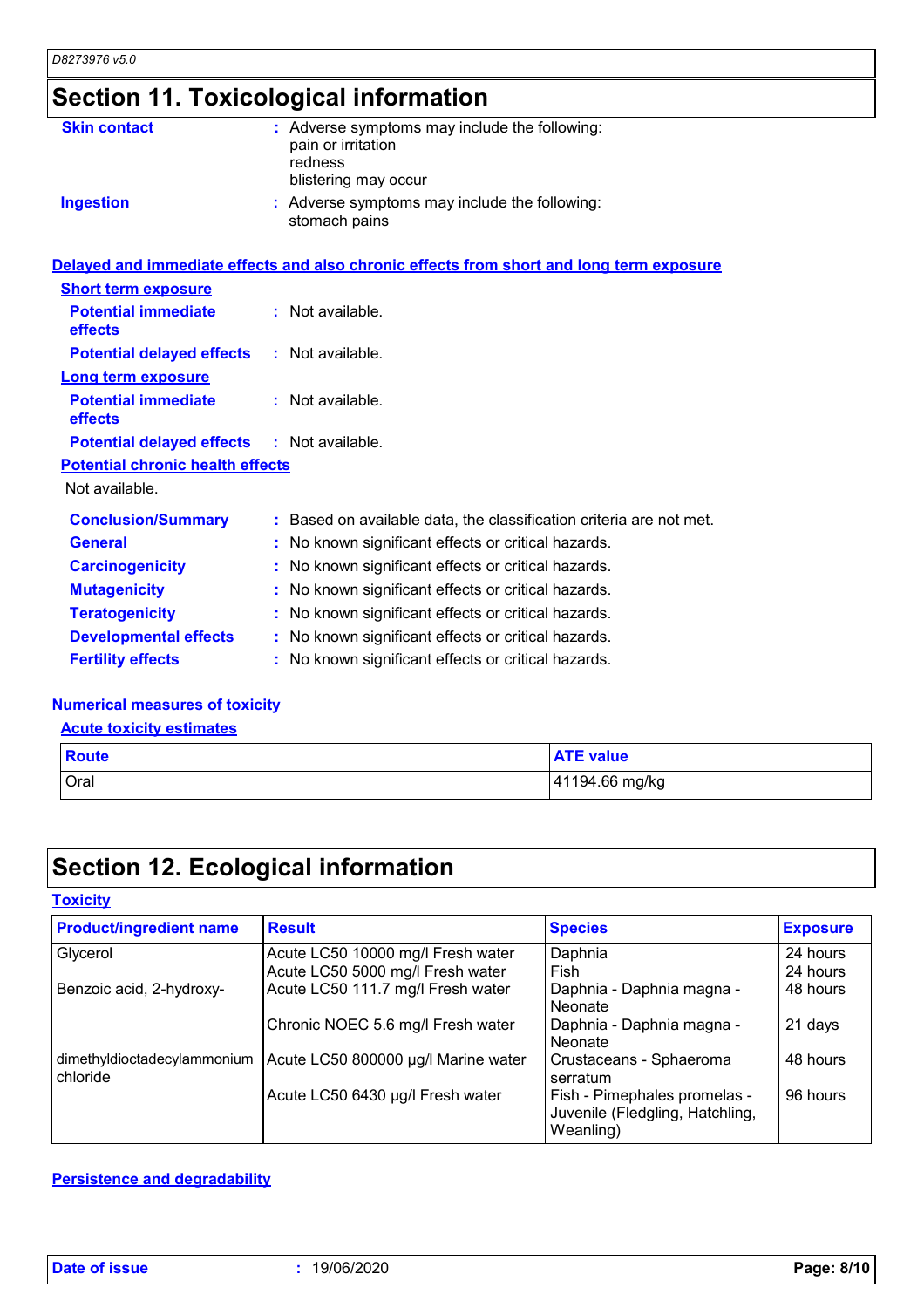### **Section 12. Ecological information**

| <b>Product/ingredient name</b> | <b>Test</b>                                                              | <b>Result</b>  |                   | <b>Dose</b> | <b>Inoculum</b>         |
|--------------------------------|--------------------------------------------------------------------------|----------------|-------------------|-------------|-------------------------|
| Glycerol                       | OECD 301D<br>Ready<br>Biodegradability -<br><b>Closed Bottle</b><br>Test | 92 % - 30 days |                   |             |                         |
| <b>Product/ingredient name</b> | <b>Aquatic half-life</b>                                                 |                | <b>Photolysis</b> |             | <b>Biodegradability</b> |
| Glycerol                       |                                                                          |                |                   |             | Readily                 |

#### **Bioaccumulative potential**

| <b>Product/ingredient name</b> | $LoaPow$                 | <b>BCF</b> | <b>Potential</b> |
|--------------------------------|--------------------------|------------|------------------|
| Glycerol                       | $-1.76$                  |            | low              |
| Benzoic acid, 2-hydroxy-       | $ 2.21 \text{ to } 2.26$ |            | low              |

#### **Mobility in soil**

| <b>Soil/water partition</b> | : Not available. |
|-----------------------------|------------------|
| <b>coefficient (Koc)</b>    |                  |

**Other adverse effects :** No known significant effects or critical hazards.

### **Section 13. Disposal considerations**

#### **Disposal methods :**

The generation of waste should be avoided or minimized wherever possible. Disposal of this product, solutions and any by-products should at all times comply with the requirements of environmental protection and waste disposal legislation and any regional local authority requirements. Dispose of surplus and nonrecyclable products via a licensed waste disposal contractor. Waste should not be disposed of untreated to the sewer unless fully compliant with the requirements of all authorities with jurisdiction. Waste packaging should be recycled. Incineration or landfill should only be considered when recycling is not feasible. This material and its container must be disposed of in a safe way. Care should be taken when handling emptied containers that have not been cleaned or rinsed out. Empty containers or liners may retain some product residues. Avoid dispersal of spilled material and runoff and contact with soil, waterways, drains and sewers.

### **Section 14. Transport information**

|                                      | <b>ADG</b>               | <b>ADR/RID</b> | <b>IMDG</b>              | <b>IATA</b>    |
|--------------------------------------|--------------------------|----------------|--------------------------|----------------|
| <b>UN number</b>                     | Not regulated.           | Not regulated. | Not regulated.           | Not regulated. |
| <b>UN proper</b><br>shipping name    | $\qquad \qquad$          |                | $\overline{\phantom{0}}$ |                |
| <b>Transport hazard</b><br>class(es) | $\blacksquare$           |                | $\overline{\phantom{0}}$ |                |
| <b>Packing group</b>                 | $\overline{\phantom{a}}$ |                | $\overline{\phantom{0}}$ |                |
| <b>Environmental</b><br>hazards      | No.                      | No.            | No.                      | No.            |

**Special precautions for user Transport within user's premises:** always transport in closed containers that are **:** upright and secure. Ensure that persons transporting the product know what to do in the event of an accident or spillage.

**Date of issue :** 19/06/2020 **Page: 9/10**